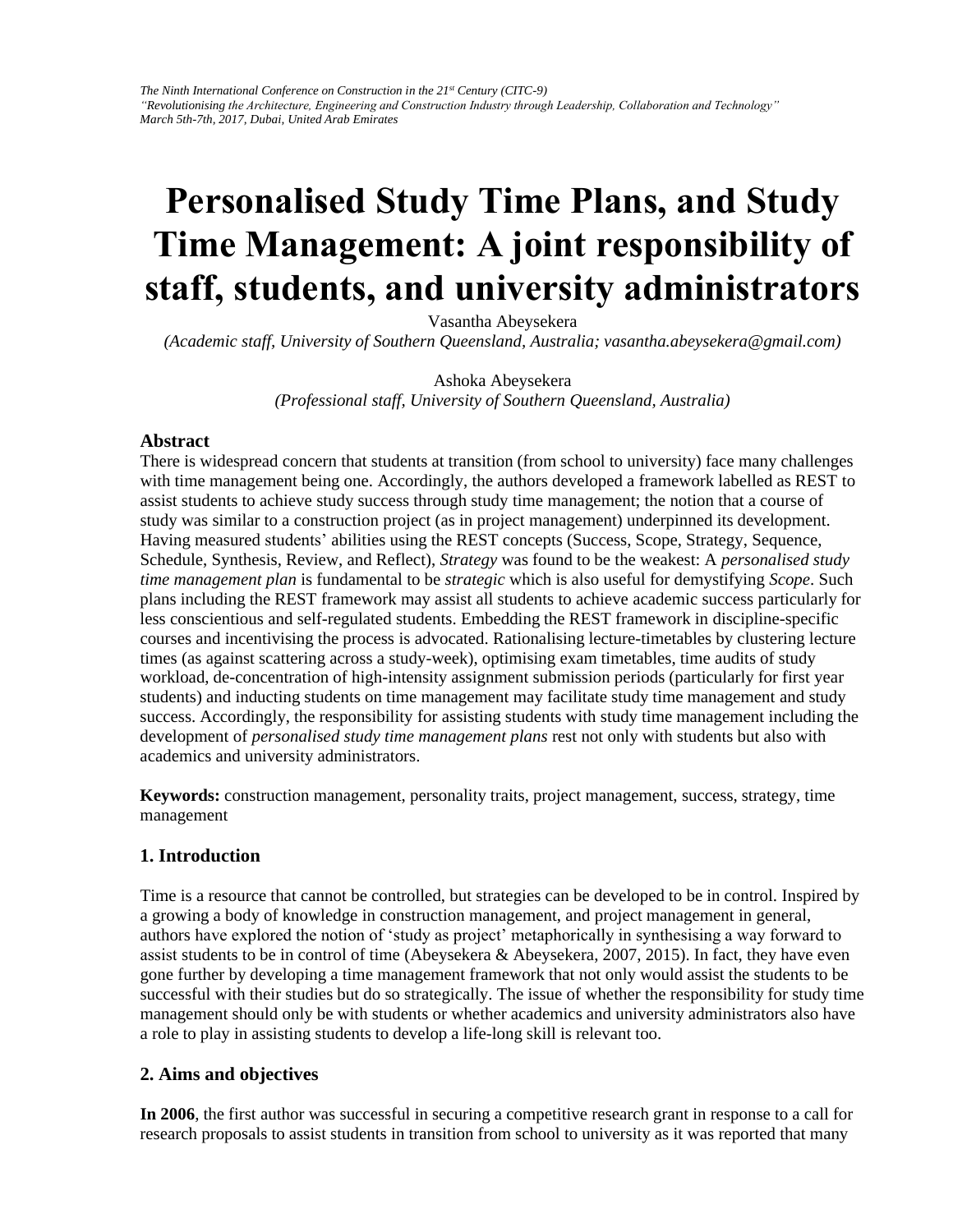students at the Victoria University (Melbourne, Australia) were facing difficulties in their first year of study. To quote:

*Typically, the school calendar consists of 40 weeks of lectures per year whereas the university has only 24 [with a maximum of 30 weeks including exams]. This is a substantial change. Moreover, the course structure is different as they have to now complete a course over a shorter period (i.e. a semester) as against a year at school. As such, the change is harder, and altogether a new experience in relation to the availability of 'time' to learn, reflect and respond to a different pace and a new rhythm of learning. It is not surprising therefore that new students are confronted with a tight schedule which must be managed carefully to cope with a demanding workload over a shorter period of study. It is this issue that this project aims to investigate from a time management perspective with the hope of facilitating students to make this transition an easy one by developing a tool that they can depend on for their learning as they venture into more independent learning. It is rarely realised that 'time' is a special kind of resource over which there is no control!*

While it is true to date that time is somewhat a special resource, as noted before, it is possible to be in 'control of time' according to Macan, Shahani, Dipboye, and Phillips (1990). They studied the relationship between time management and academic performance in addition to other variables and concluded that 'students who perceived control of their time reported significantly greater evaluations of their performance, greater work and life satisfaction, less role ambiguity, less role overload, and fewer job-induced and somatic tensions'. However, the art and science of being in 'control of time' by breaking work into tasks, setting deadlines, evaluating progress, etc. (as noted by these authors) are all useful and align well with construction management theory and practice. Nevertheless, it has been reported that students find it difficult to 'regulate their self-study and keep up with the work' and that 'they were also not always sure how they were to organise their self-study' (van der Meer, Jansen, & Torenbeek, 2010).

It was reasoned that to respond to the above concerns, students would benefit from a growing body of knowledge on construction management. It was argued that a construction project was similar to a course of study in that, courses had a definite start and finish date similar to construction projects. Accordingly,

seven concepts were synthesised that would amount to encapsulating project management knowledge relevant for study time management: *Planning, and Control* (two important functions of a project manager), and five other concepts (referred to as the 5Ss), *Success, Scope, Strategy, Sequence,* and *Schedule.* These were fundamental to choreographing *project logic* so as to be used as a diagnostic tool to assess areas that need improvement on personal and project time management. It was decided to survey the Bachelor of (Civil) Engineering students enrolled in the first year to the final year (i.e. fourth year) using seven uni-dimensional scales to measure the uptake, knowledge, and behavioural implications of the above concepts. Results of the final year student surveys showed that *planning and control* functions were not carried out often enough.



Figure 1: REST Framework (see, Abeysekera & Abeysekera, 2007; Abeysekera & Abeysekera, 2015)

Moreover, of the other five measures, *Strategy* was found to be the weakest suggesting the need to provide further assistance to improve time management skills. A separate case study conducted with these students following a special course validated the above results. Accordingly, a new framework using the 5Ss were developed as an integrated approach to both personal and study time management with a message to academics to re-examine engineering curricula to develop a core skill that students perceive as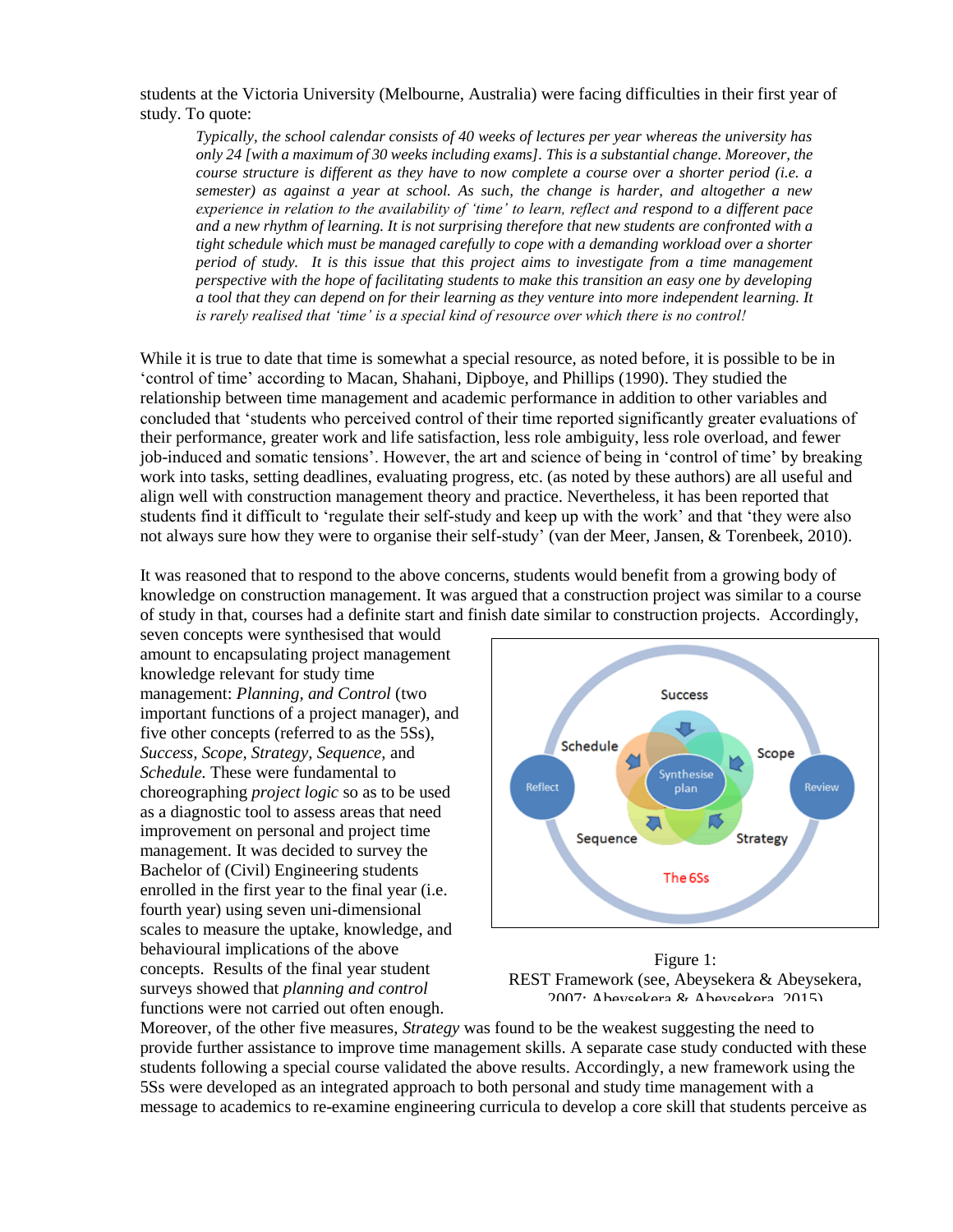very important (Abeysekera & Abeysekera, 2007). Further reflection identified the need to add two other concepts, i.e. *Review* and *Reflect*. The **time management framework** as it stands today is shown in Fig. 1 appropriately named as the REST framework (simplified from RRESSSSSST which includes the two Rs, the 5Ss described above, and additional S to denote Synthesise with T at the end denoting 'time').

Accordingly, the aim of this paper is to (a) explain what an integrated, personalised study-time management plan is, (b) its relevance for assisting all students whether conscientious, self-regulated or not, (c) how strategies may be developed using such plans, and (d) explain how academics can facilitate study time maangement, and (e) ecommend institutional initiatives that may help students with study time management.

## **3. Theory and Practice of Study Time Management**

There is widespread concern that new entrants to university face many difficulties in adjusting to workand-life demands. Many authors have expressed the importance of time management to achieve study success (van der Meer et al., 2010). To understand how this may be achieved, various authors have examined the relationship between study success and time management. In one study, it was concluded that time management is more important for part-time than full-time community college students who have greater temporal demands (MacCann, Fogarty, & Roberts, 2012). They also examined the relationship between *conscientiousness* (a personality trait characterised by organisation, purposeful action, self-discipline, and a drive to achieve) and *time management* with *study success* (achievement) hypothesising that time management will mediate the relationship between *conscientiousness* and *study success* (grade point average). They noted that students who are 'high on conscientious, use more and better strategies for time management and therefore achieve better grades'. In this regard, it is worth noting that 'management' involves two broad functions, *planning* and *control*. Accordingly, one could hypothesise that those who plan and control their study tasks conscientiously would be in a better position to achieve study success. No doubt, understanding the mechanics of study time management is useful and necessary while taking into account of both the nature of students and the universities although complex as noted by Dipboye and Phillips (1990). Additionally, understanding time management behaviour about how students feel about the time available for their studies would also be useful to avoid *role overload* (too much work to do in the time available) and *study induced stress* (tensions and pressures growing out of work requirements). Perhaps, students experience these due to ineffective time management, or due to the lack of time management training (see Häfner, Stock, & Oberst, 2015). Additionally, investigations into the time-related behaviour of high achieving students, differences between men and women students, may provide interesting insights.

While there are a number of publications describing the benefits of time management as quoted by MacCann et al. (2012), it would be useful to examine studies that do not indicate so. In a study by Sansgiry, Bhosle, and Sail (2006), the authors examined whether factors such as time management, strategic studying, academic competence, etc. could distinguish differences among pharmaceutical students, particularly about their academic performance. They found that the cumulative GPA was not associated with time management and strategic studying. However, no detailed information was provided for the scales used for measuring time management and strategic studying. Moreover, strategic studying could be argued as falling within the gamut time management. However, in yet another study by Swart, Lombard, and de Jager (2010), they found that no statistically significant relationship exists between time management and the academic achievement of African engineering students. However, this study focussed on students enrolled in a unique course (which is different to many other courses in the engineering curriculum) with success measured using the grades received by respondents (enrolled in this course) which was inadequate to isolate the impact of time management practices on academic success. Furthermore, in another study by Bembenutty (2009), the authors found that there was no evidence of a correlation of course grade with time management. They also noted that students had 'low academic skills and ineffective college preparation' and therefore it would be difficult to confirm whether the result of no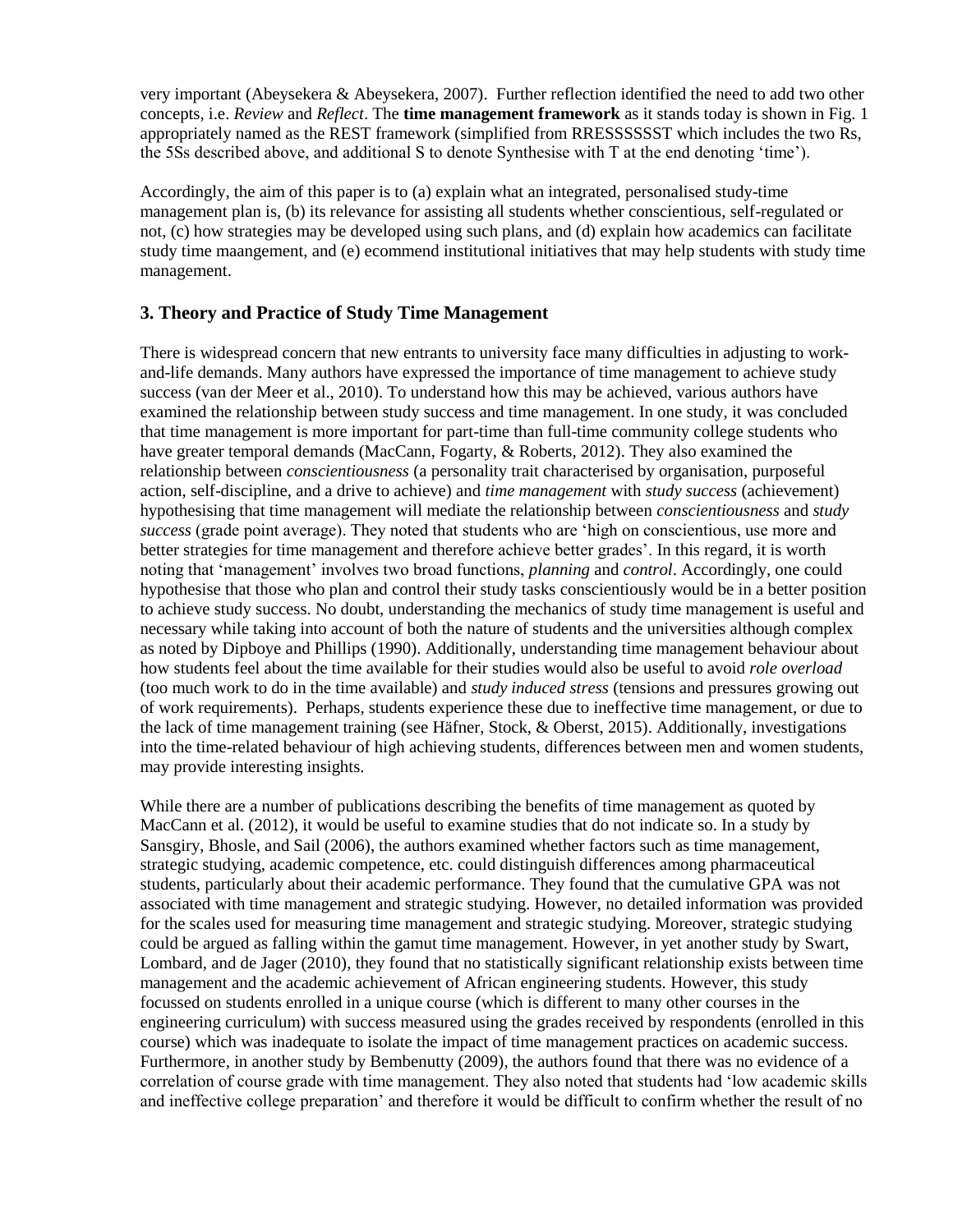correlation between time management and study success was due to the special nature of the sample. To understand the relevance of time management to academic success, it would be useful to understand how students utilise non-instructional time. According to a study by Ogonor and Nwadiani (2006), it was found that undergraduates in Southern Nigerian universities manage 'non-instructional time poorly in favour of social and economic activities and in disfavour of academic work' with as much as four-fifths of their non-instructional time spent on such activities. Based on this observation, it seems that a conscientious effort was not being made by students to attain academic goals. In the absence of details on study success rates, grade point averages, and academic goals, unfortunately, it is not possible to understand the impact of such behaviour. For example, whether such practices were leading to stress, work overload, etc. cannot be discerned. An interesting concept on how much time should be utilised for various tasks that build up non-instructional time is captured within the notion of 'time budgeting'. McFadden and Dart (1992) studying business management students concluded that the surveyed students were 'quite skilled in budgeting their time' although indicating that the results must be 'treated with caution'. No details were provided on how exactly they were able to budget time for different tasks from a project management perspective.

Reference was made to the personality trait of conscientiousness (a trait characterised by organisation, purposeful action, self-discipline, and a drive to achieve) and the role of time management in achieving success. Another personality trait that seems relevant is *self-regulation of learning*. As explained by Bembenutty (2009), self-regulation is 'self-generated thoughts, feelings, actions for attaining academic goals'. To a lay person, both these approaches seem similar and appear to be concerned with students' motivation for learning. These traits contrast two types of learners according to Bembenutty (2009), i.e., 'those who are skilled and those who are less-skilled at self-regulation': Skilled learners have high selfefficacy beliefs (cognitive judgement about the capability to perform a designated task) and use effective learning strategies. They are content with delaying gratification, i.e. a 'willingness to postpone opportunities to satisfy impulses in favour of academic goals' such as receiving a degree and working towards a high distinction. They are also reported to engage in good time management (Bembenutty, 2009).

In contrast, 'less-skilled learners adopt maladaptive behaviour, are not as effective in using cognitive and other learning strategies, and are more focussed on ability and competition… Often, [they] feel less effective in the world, experience low effectance-motivation [tendency to explore and influence one's environment], and focus primarily on extrinsic motivation…Often they are unwilling to delay gratification and show poor time management'.

The above inform how time management know-how could be introduced into academic courses such as by providing incentives (allocating some marks for preparing a time management plan as a gratification mechanism) particularly for the benefit of those with low self-regulation skills, or those who are less conscientious and self-regulated. In fact, one might point out that it would be quite useful to provide a **personalised study time management plan** for such students as trialled by Abeysekera and Abeysekera (2015) understanding the relevance of the REST framework where Scope and Strategy are two important elements for Success.

## **4. Developing Strategy vis-a-vis an Integrated Personalised Study Time Management Plan**

It was mentioned earlier that understanding Scope could be quite challenging. An on-line course of study in construction and engineering (in distance or on-campus mode of study) may typically include some or all of the following time-consuming tasks: going through study notes (including web-based resources), recommended readings and textbooks, quizzes, self-assessment questions; developing skills on course related computers software; watching videos, class presentation files, recorded lectures and making notes; attending laboratory sessions, site visits; completing different types of formative and summative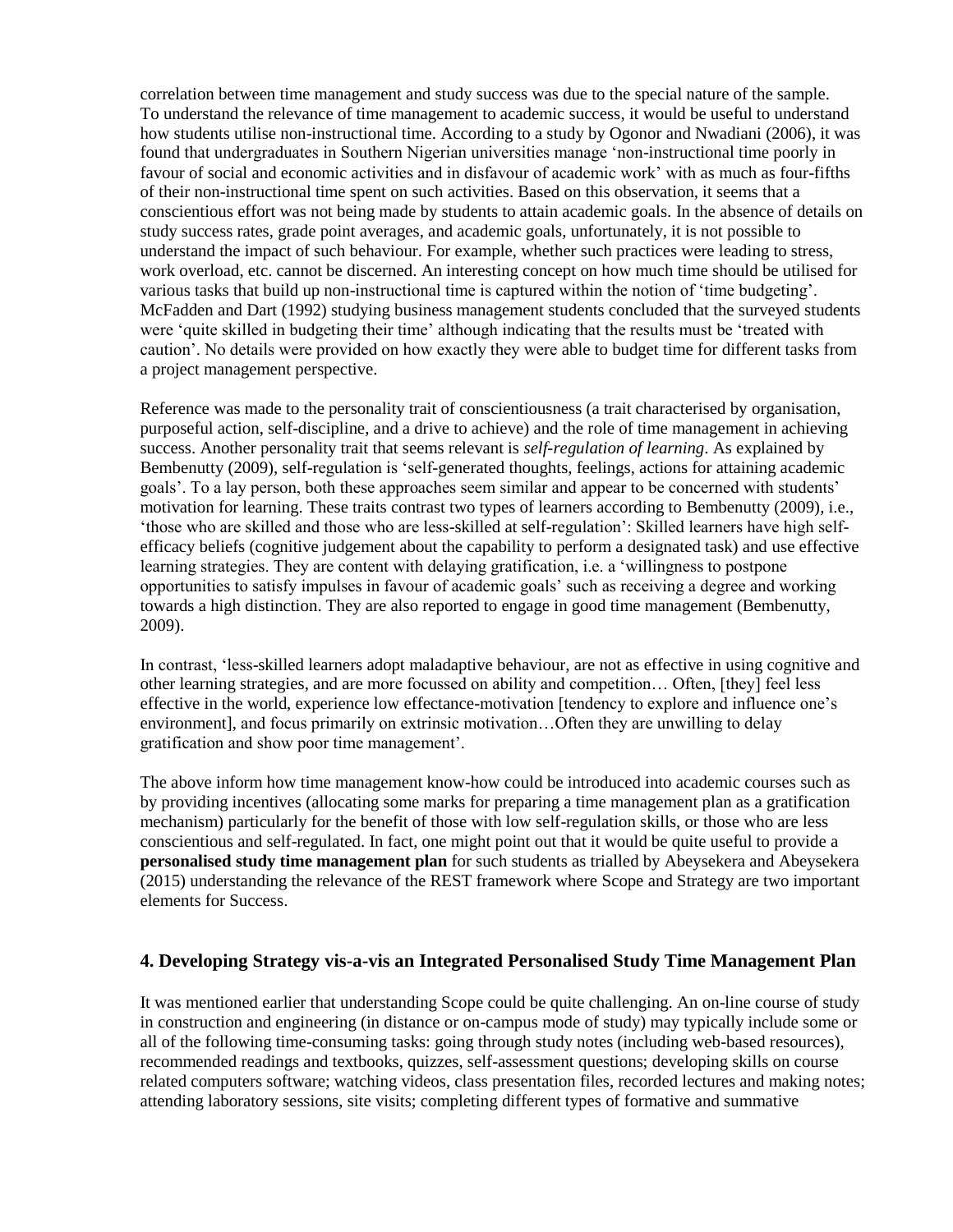assessments (concept check questions and quizzes, reports, essays, presentations, etc.), past exam papers, along with literature reviews, data collection, data analysis etc. and many other activities that needs to carried out to achieve Success. Questions such as: 'What do I need to do to achieve success? How can I manage scope? What is success?' does naturally arise for students who have been introduced to the REST framework.

While conscientious and self-regulated students may find their way through these maze of activities and develop good responses to such questions they may still face many challenges understanding Scope. For example, questions such as 'when can I start on assignments? Has enough been covered in the lectures? Should I wait till the last week before an assignment is due to start an assignment? How much time should I spend on assignments and various other tasks? When should I start working on past exam questions?' do arise. While students may find difficult to respond to some of these questions, an academic can certainly assist students with helpful responses.

The total time allocation for most courses is 150 hrs which include both instructional and noninstructional time. If a study project is to be managed successfully (on time), students need to fit all the tasks within the time available. As to how much time can be invested per task is challenging particularly when a student is enrolled in four courses (as is the case in the example discussed). This attempt is akin to time budgeting referred to earlier. While the responsibility for ensuring students can complete all academic activities within the set time is the responsibility of the university (by undertaking a time audit), students need to allocate time budgets for activities they have identified, but in the first instance, students may need to prepare a study time management plan.

Such a plan cannot be prepared without understanding **Scope:** What does a course consist? What needs to be done to achieve success? What activities need to be undertaken? How much time should I budget? Answers to such questions can be facilitated by providing study plan. Abeysekera and Abeysekera (2015) in their publication 'Sowing the Seeds of Success: The Provision of a Personalised Study Time Management Plan' explain how to create such a plan. They highlight its usefulness, improvements to presentation style of a simple study time plan, adaptability, integration with various information requirements along with further improvements required based on a survey of construction and engineering students suggesting the value of automating this process.

**In 2015**, authors sought the assistance of USQ's Learning and Teaching Systems (LTS) Section to provide a computerised (and personalised) study time management plan to students. This plan as to be made available to students through the StudyDesk (the on-line portal used for interacting with students) incorporating the changes students had wanted based on the findings of the study mentioned above. However, LTS were unable to assist on an annual basis due to lack of resources.

Given this setback, i**n 2016,** further work was undertaken in an attempt to see whether information on the StudyDesk calendar (with dates for assignment submissions, etc.) could be integrated with electronic mail calendars (in Gmail and Outlook). This was achieved using the Export function available in Moodle (i.e. the on-line software system used for the Study Desk) and a handout on how to create one was made available to students. Additionally, it was also possible to export Moodle data to a bar chart-style milestone plan using WinCalendar. However, the Moodle calendar included many other types of information such as deadlines for courses to be dropped off without penalty, etc. so data had to be filtered for the sake of clarity which was not ideal. Although this was introduced both at the Orientation Program and later during the second semester of a first-year course, no attempt was made to assess usage or impact. Perhaps, electronic templates for semester 1 and two courses similar to the one shown in Fig.2 could be given to students in the future as an incentive to create their plans although sub-optimal in nature as students' needs explained in Abeysekera and Abeysekera (2015) cannot be fully achieved. Nevertheless, the intention herein is to examine how some of the challenges facing students could be communicated by reflecting on a typical study time plan for students undertaking full-time study.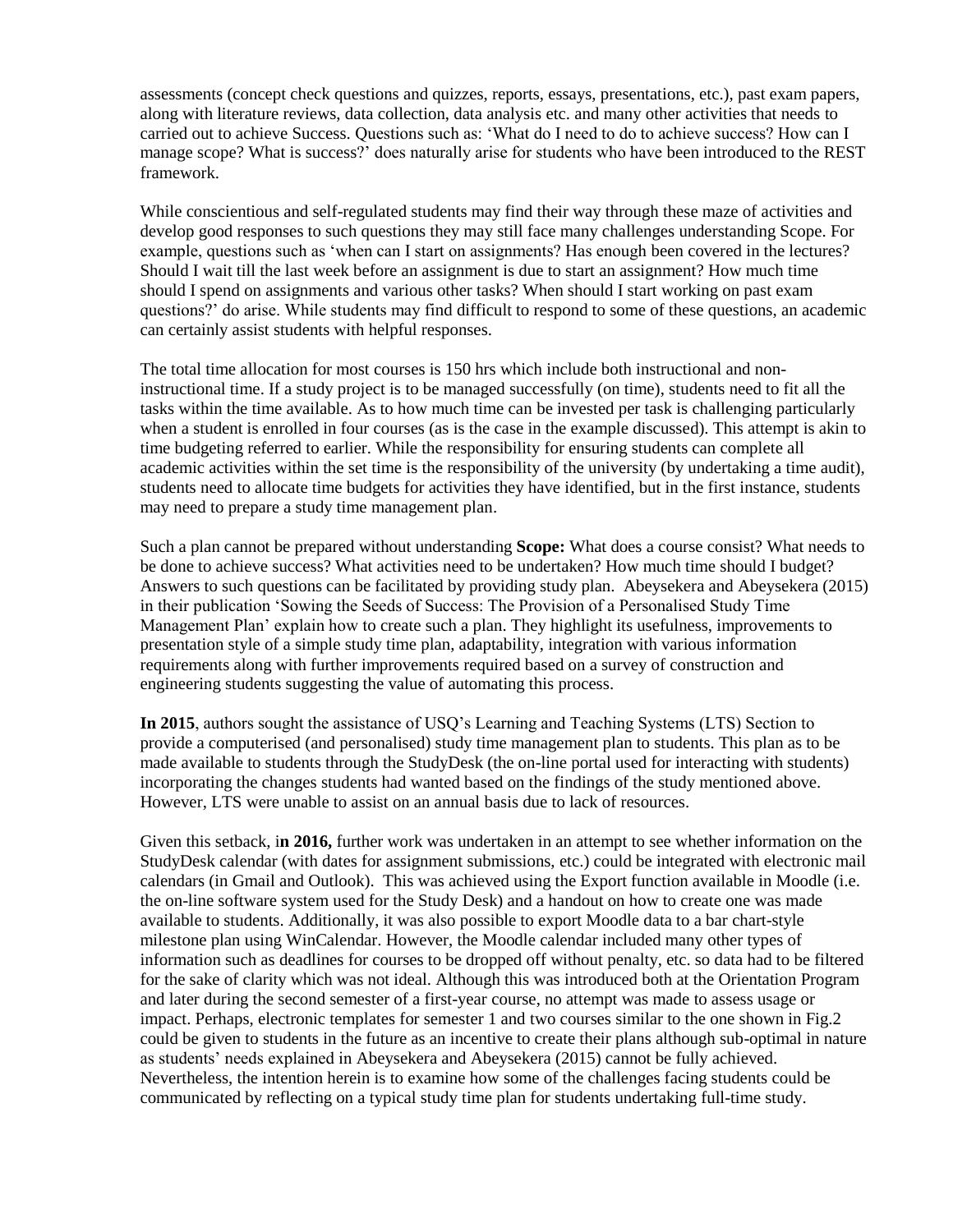The maximum number of courses that a student can enrol per Semester at USQ is four, and that is only for full-time students. Undertaking four courses is similar to working on four projects - challenging task no doubt. The integrated study plan developed using Excel is broken into two figures (for display efficacy), i.e. as Figures 2 and 3. The four courses are shown in Figure 1 with activities shown up to the first-semester break, i.e. up to study-week 4 with a two-week semester break. In all, there are 13 studyweeks with two weeks for the exam period in a 15 week long semester. Note that rows 4 to 8 provide additional information students need to be aware of, such as public holidays. What is also useful to note is that lecture schedule has also been shown (see information below Week 1). The lecture schedule is mainly for on-campus students but is relevant for external students (those who study at a distance) as recorded lectures would be made available on the following day (when there aren't live broadcasts). It can be seen that lectures are spread throughout the week with Wednesday being the only day without any lectures. It should be pointed out that from a time management perspective, it would have been highly efficient and beneficial if all first year lectures could have been scheduled on Mondays and Tuesdays; the responsibility for timetabling is with the institution and not with the student. If this were possible, students would be able to utilise the rest of the days for some form of employment or other activities easily. Additionally, not shown in the time plan are the weeks before the official commencement. These are important weeks particularly because all resources are available for student two weeks before the official commencement. Experience shows that most students aren't aware of this. They could use this period to commence their studies earlier and hence be strategic about their studies.

As noted before, a semester is 15 weeks long and this can be broken down into two distinct periods, i.e. Weeks 1 to 13 (Study-Period) and Weeks 14 to 15 (Exam Period). One wonders whether there should be one week without any schedule of lectures or assignment deadlines before the exam week to serve as a buffer (a construction management concept) and make a semester 16 weeks than 15 weeks although it might impact on the time available for academics for marking etc. Furthermore, the Study Period from weeks 1 to 13 can be subdivided into few more periods as per the time plans shown in Figures 2 and 3 noting that this may be different for different students. The first period marked as 'Period A' in Figure 1 is sandwiched between the start of the semester and the first break (which may vary depending on the semester with the break in the second semester usually being around the  $10<sup>th</sup>$  week). The assignments due during this period seem to be concentrated over a two week period with no two assignments falling on the same day. While this is encouraging, a good start would be helpful to ensure that deadlines are not missed, and marks for assignments are noted. Clearly, it would facilitate students to set priorities and to set new deadlines for completion of assignments. Moreover, if there are any pressing social commitments during periods with a high submission rate, they could be circumvented by taking suitable action. Accordingly, it would help students to be strategic in their approach towards study.

As for the next period, i.e. Period B (Semester break), it could be seen that three assignments are due on the same date. By being aware of this, students would be able to give thought to such challenges in advance and be ready to face them by developing suitable strategies. As for periods C and D, Weeks 5 to 9 (period C; see Fig. 3) has only one assignment to be submitted with period D being quite heavy. Understanding when assignments can be started and finished will certainly help. Additionally, many other tasks necessary for academic success (such as revision, going through past exam papers, etc.) can all be scheduled during this period. At the end of the day, success will depend on how conscientiously such strategies are implemented understanding whether such strategies are suitable, acceptable, and feasible (Johnson & Scholes, 1999).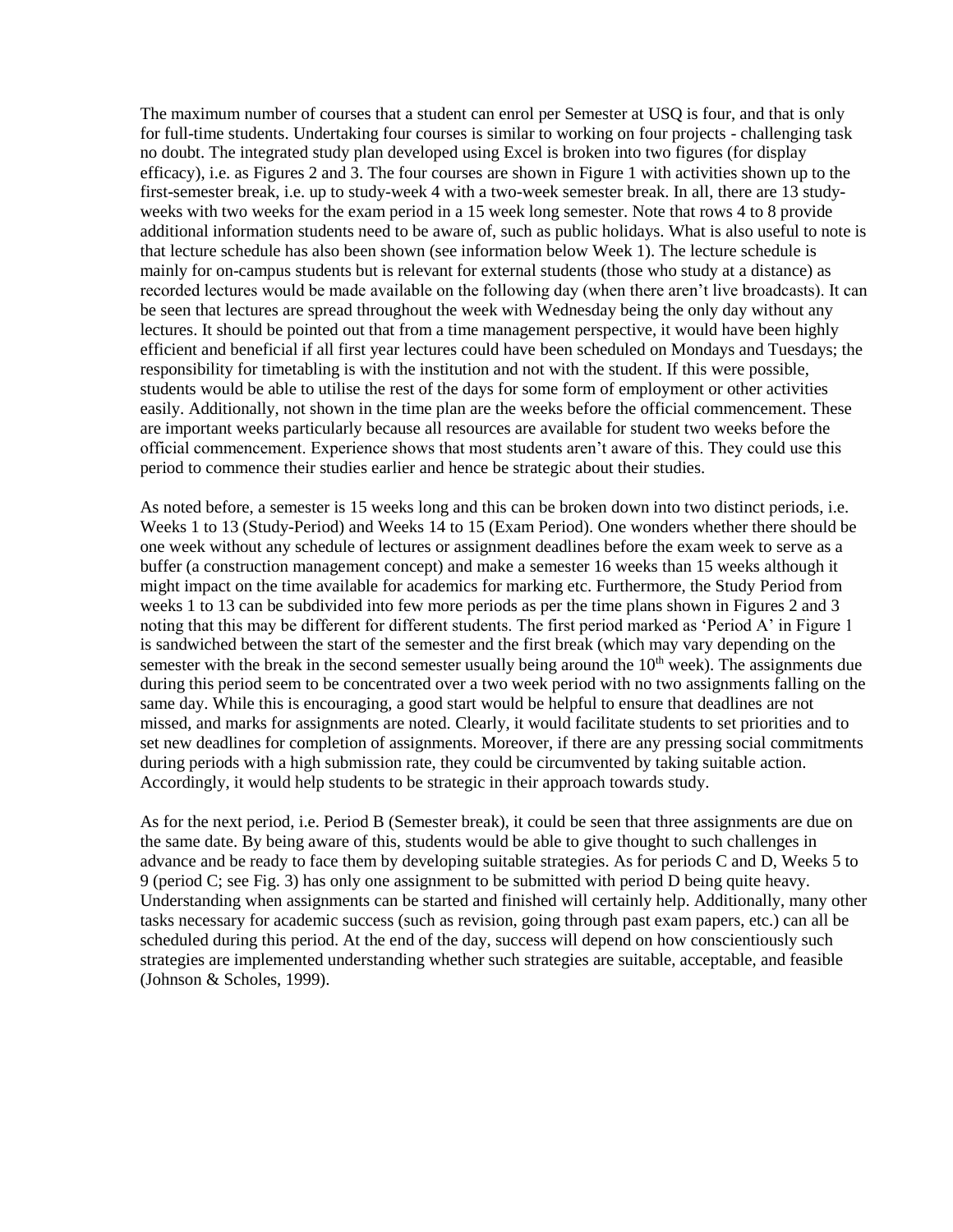|            | A.             | B                                                           | C.             | D              | Ε                         | F           |                                                        |           |         |  |                |  |                                                 |  |  |    |  |  |                                       |                                  |   |  |  |    | G H I J K L M N O P Q B S T U V V X Y Z AAAEACADAEAAFAGAH AI AJAKALIANANACAFAGAFASA TAUANANAYA ZBABE                          |
|------------|----------------|-------------------------------------------------------------|----------------|----------------|---------------------------|-------------|--------------------------------------------------------|-----------|---------|--|----------------|--|-------------------------------------------------|--|--|----|--|--|---------------------------------------|----------------------------------|---|--|--|----|-------------------------------------------------------------------------------------------------------------------------------|
|            |                |                                                             |                |                |                           |             | $\blacktriangleright$ $\blacktriangleright$ March 2016 |           |         |  |                |  |                                                 |  |  |    |  |  |                                       | $\blacktriangleright$ April 2016 |   |  |  |    |                                                                                                                               |
| $\sqrt{2}$ |                |                                                             |                |                |                           |             |                                                        |           |         |  |                |  |                                                 |  |  |    |  |  |                                       |                                  |   |  |  |    | 29 1 2 3 4 5 6 7 8 9 10 11 12 13 14 15 16 17 18 19 20 21 22 23 24 25 26 27 28 29 30 31 1 2 3 4 5 6 7 8 9 10 11 12 13 14 15 16 |
|            | <b>Item</b>    |                                                             |                |                | <b>Start Dura- Finish</b> | Weigh-      |                                                        |           |         |  |                |  |                                                 |  |  |    |  |  |                                       |                                  |   |  |  |    |                                                                                                                               |
| 3          |                | <b>No</b> Task                                              |                | Date tion Date |                           | ting        |                                                        |           |         |  |                |  |                                                 |  |  |    |  |  |                                       |                                  |   |  |  |    | NTWTFSSMTWTFSSMTWTFSSMTWTFSSMTWTFSSMTWTFSSMTWTFS                                                                              |
| 4          |                | Mid Semester Break                                          |                |                |                           |             |                                                        |           |         |  |                |  |                                                 |  |  |    |  |  |                                       |                                  |   |  |  |    |                                                                                                                               |
| 5          |                | Good Friday                                                 |                |                |                           |             |                                                        |           |         |  |                |  |                                                 |  |  |    |  |  |                                       |                                  |   |  |  |    |                                                                                                                               |
| 6          |                | <b>ANZAC</b>                                                |                |                |                           |             |                                                        |           |         |  |                |  |                                                 |  |  |    |  |  |                                       |                                  |   |  |  |    |                                                                                                                               |
| 7          |                | Exam period                                                 |                |                |                           |             | <b>Lecture schedule</b>                                |           |         |  |                |  |                                                 |  |  |    |  |  |                                       |                                  |   |  |  |    |                                                                                                                               |
| 8          |                | <b>Semester Break</b>                                       |                |                |                           |             |                                                        |           |         |  |                |  |                                                 |  |  |    |  |  |                                       |                                  |   |  |  |    |                                                                                                                               |
| 9          |                |                                                             |                |                | Week                      |             | $\mathbf{1}$                                           |           |         |  | $\overline{2}$ |  | $\overline{\mathbf{3}}$                         |  |  | ă. |  |  |                                       | <b>SEMESTER BREAK</b>            |   |  |  | 5. |                                                                                                                               |
| 10         |                | <b>CMG1001: Introduction to Construction Management</b>     |                |                |                           |             |                                                        |           |         |  |                |  |                                                 |  |  |    |  |  |                                       |                                  |   |  |  |    |                                                                                                                               |
| 11         |                | CMA for Modules 1 and 2 (Quiz opens)                        |                |                | 10-Mar-16                 |             |                                                        | $12-4$ pm |         |  |                |  | CMA for Modules 1 and 2 (Quiz opens)            |  |  |    |  |  |                                       |                                  |   |  |  |    |                                                                                                                               |
| 12         | 2              | CMA for Modules 1 and 2 (Quiz closes)                       |                |                | 18-Mar-16                 | 10%         |                                                        |           |         |  |                |  |                                                 |  |  |    |  |  | CMA for Modules 1 and 2 (Quiz closes) |                                  |   |  |  |    |                                                                                                                               |
| 13         | 3              | Assignment1 submission                                      |                |                | 07-Apr-16                 | $10\times$  |                                                        |           |         |  |                |  |                                                 |  |  |    |  |  |                                       |                                  |   |  |  |    | Assignment 1 submission                                                                                                       |
| 14         | 4              | Assignment 2 submission                                     |                |                | 19-May-16                 | 30%         |                                                        |           |         |  |                |  |                                                 |  |  |    |  |  |                                       |                                  |   |  |  |    |                                                                                                                               |
| 15         | 5.             | Exam                                                        |                |                | 13-24 June-16             | 50%         |                                                        |           |         |  |                |  |                                                 |  |  |    |  |  |                                       |                                  |   |  |  |    |                                                                                                                               |
| 16         |                | <b>ENM1500: Introductory Engineering Mathematics</b>        |                |                |                           |             |                                                        |           |         |  |                |  |                                                 |  |  |    |  |  |                                       |                                  |   |  |  |    |                                                                                                                               |
| 17         | $\mathbf{1}$   | Quiz 1                                                      |                |                | 14-Mar-16                 | 5%.         | 9-11 am                                                |           |         |  |                |  |                                                 |  |  |    |  |  |                                       |                                  |   |  |  |    |                                                                                                                               |
| 18         | $\mathbf{2}^-$ | Assignment1                                                 |                |                | 04-Apr-16                 | $15\times$  | 1-3 pm Tute                                            |           |         |  |                |  | Could specify individual assignment weightings] |  |  |    |  |  |                                       |                                  | П |  |  |    |                                                                                                                               |
| 19         | 3.             | Quiz 2                                                      |                |                | 16-May-16                 | 5%          | 3-5 pm Tute                                            |           |         |  |                |  |                                                 |  |  |    |  |  |                                       |                                  |   |  |  |    |                                                                                                                               |
| 20         | 4              | Assignment 2                                                |                |                | 23-May-16                 | $15 \times$ |                                                        |           |         |  |                |  |                                                 |  |  |    |  |  |                                       |                                  |   |  |  |    |                                                                                                                               |
| 21         | 5.             | Exam                                                        |                |                | 13-24 June-16             | $60\%$      |                                                        |           |         |  |                |  |                                                 |  |  |    |  |  |                                       |                                  |   |  |  |    |                                                                                                                               |
| 22         |                | <b>CIV1500: Applied Mechanics</b>                           |                |                |                           |             |                                                        |           |         |  |                |  |                                                 |  |  |    |  |  |                                       |                                  |   |  |  |    |                                                                                                                               |
| 23         |                | Assignment1                                                 |                |                | 04-Apr-16                 | 20%         | $8-12$ noon                                            |           |         |  |                |  |                                                 |  |  |    |  |  |                                       |                                  |   |  |  |    |                                                                                                                               |
| 24         | 2              | Assignment 2                                                |                |                | 23-May-16                 | 30%         |                                                        |           |         |  |                |  |                                                 |  |  |    |  |  |                                       |                                  |   |  |  |    |                                                                                                                               |
| 25         | 3 <sup>1</sup> | Exam                                                        |                |                | 13-24 June-16             | $50\times$  |                                                        |           |         |  |                |  |                                                 |  |  |    |  |  |                                       |                                  |   |  |  |    |                                                                                                                               |
| 26         |                | <b>ENG1101: Introduction to Engineering Problem Solving</b> |                |                |                           |             |                                                        |           |         |  |                |  |                                                 |  |  |    |  |  |                                       |                                  |   |  |  |    |                                                                                                                               |
| 27         | -1             | Portfolio Part 1                                            |                |                | 21-Mar-16                 | 20%         | 11-12 noon                                             |           |         |  |                |  |                                                 |  |  |    |  |  |                                       |                                  |   |  |  |    |                                                                                                                               |
| 28         | $2 -$          | Team Report 1                                               |                |                | 04-Apr-16                 | $15\times$  |                                                        |           |         |  |                |  |                                                 |  |  |    |  |  |                                       |                                  | П |  |  |    |                                                                                                                               |
| 29         | 3              | Team Report 2                                               |                |                | 02-May-16                 | 20%         |                                                        |           |         |  |                |  |                                                 |  |  |    |  |  |                                       |                                  |   |  |  |    |                                                                                                                               |
| 30         | 4.             | Portfolio Part 2                                            |                |                | 16-May-16                 | 20%         |                                                        |           |         |  |                |  |                                                 |  |  |    |  |  |                                       |                                  |   |  |  |    |                                                                                                                               |
| 31         |                | 5 Team Report 3                                             |                |                | 07-Jun-16                 | 25%         |                                                        |           |         |  |                |  |                                                 |  |  |    |  |  |                                       |                                  |   |  |  |    |                                                                                                                               |
| 32         |                | No Exam                                                     |                |                |                           |             |                                                        |           |         |  |                |  |                                                 |  |  |    |  |  |                                       |                                  |   |  |  |    |                                                                                                                               |
| 33         |                | <b>ENG1901: Engineering Practice 1</b>                      |                |                |                           |             |                                                        |           |         |  |                |  |                                                 |  |  |    |  |  |                                       |                                  |   |  |  |    |                                                                                                                               |
| 34         |                |                                                             |                |                |                           |             |                                                        |           | 12-4 pm |  |                |  |                                                 |  |  |    |  |  |                                       |                                  |   |  |  |    |                                                                                                                               |
| 35<br>36   |                |                                                             | <b>REMARKS</b> |                |                           |             |                                                        |           |         |  |                |  | IED A GOOD START EOR THESE                      |  |  |    |  |  |                                       |                                  |   |  |  |    | <b>RELATIVELY FRE</b>                                                                                                         |
|            |                |                                                             |                |                |                           |             |                                                        |           |         |  |                |  |                                                 |  |  |    |  |  |                                       |                                  |   |  |  |    |                                                                                                                               |
| 37         |                | Different periods of to focus on:                           |                |                |                           |             |                                                        |           |         |  |                |  | Period A                                        |  |  |    |  |  |                                       | <b>Period B</b>                  |   |  |  |    |                                                                                                                               |
| 38         |                |                                                             |                |                |                           |             |                                                        |           |         |  |                |  | Strategies?                                     |  |  |    |  |  |                                       | Strategies?                      |   |  |  |    |                                                                                                                               |
| 39         |                |                                                             |                |                |                           |             |                                                        |           |         |  |                |  |                                                 |  |  |    |  |  |                                       |                                  |   |  |  |    |                                                                                                                               |

## **Figure 1: Integrated study time management plan (from Week 1 to semester break)**

*Note: All programs go live two weeks before so it would be useful to include 'Week -1' and 'Week -2' as well to improve strategic focus.*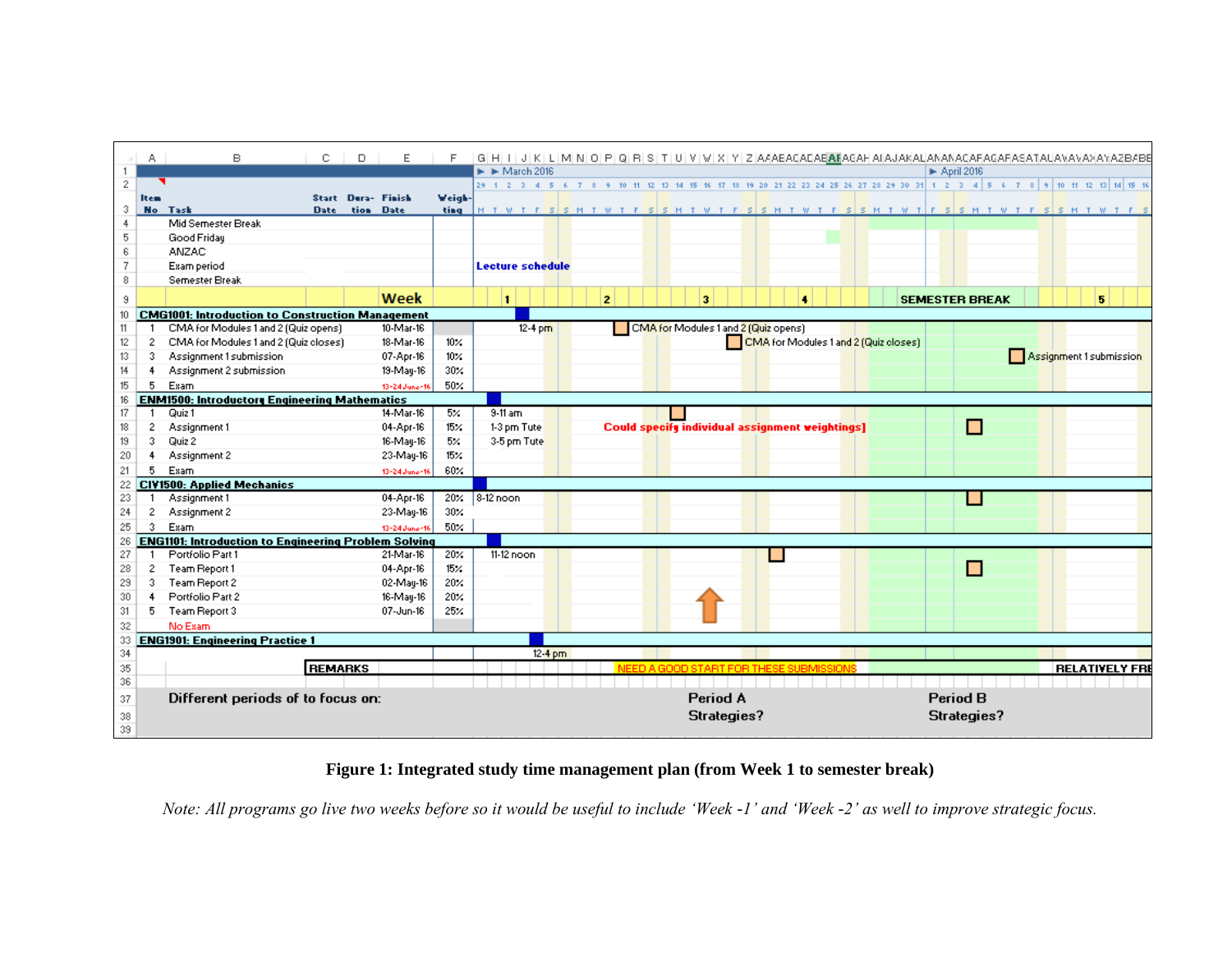

#### **Figure 3: Integrated study time management plan (from Week 1 to semester break)**

*Note: Having a one week buffer before the exam period may help with study time management; in the alternative, there may be a need for at least one between exam papers*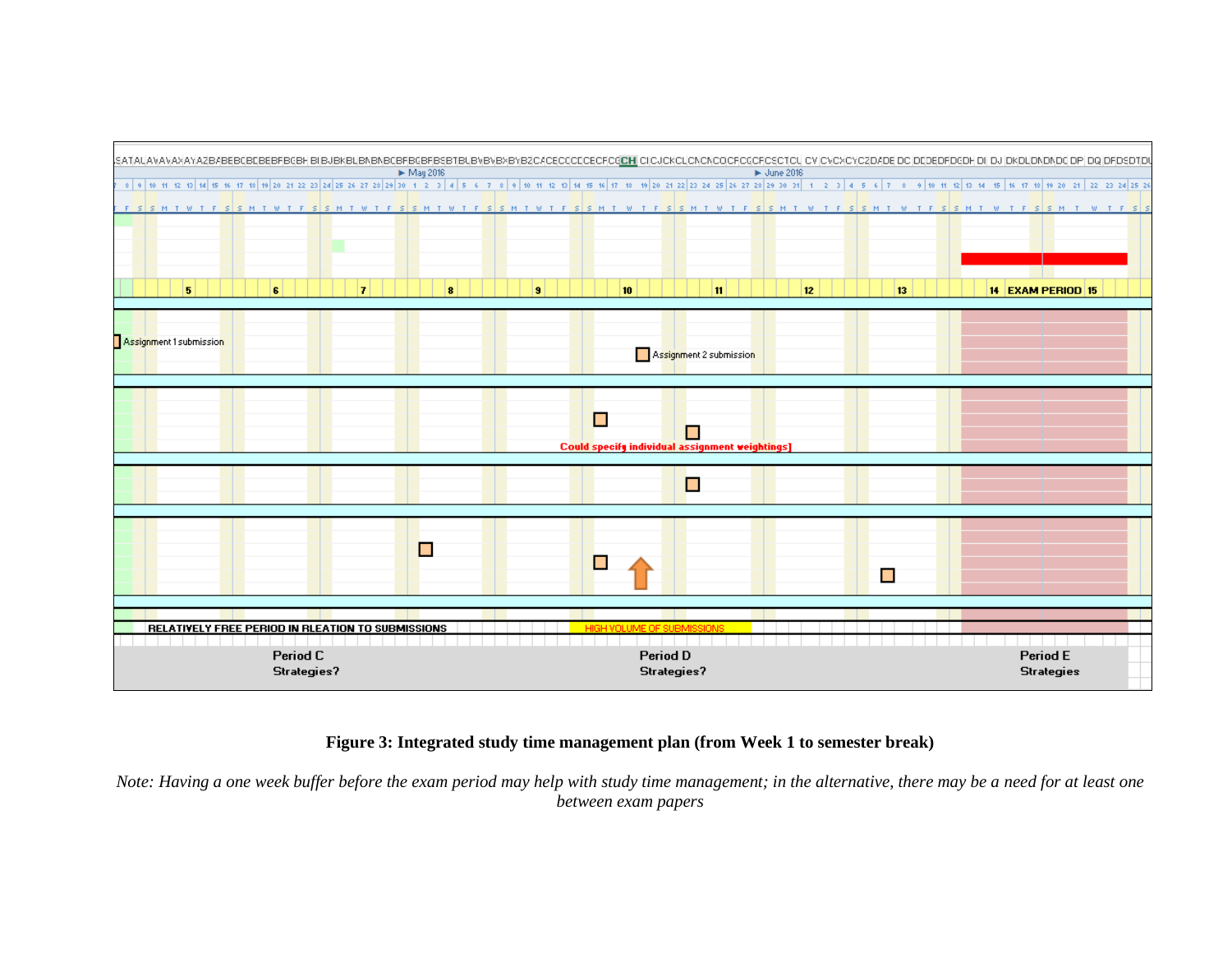Finally, during the Exam period, ideally, it would be helpful if there is at least one free day between exam papers. This would call for a challenging optimisation exercise; the responsibility is with the university. The buffer of a week before the exam period starts extending the semester to 16 weeks as noted earlier may be helpful. One point to note is that exam timetables are rarely available in advance; this needs to be rectified for ease of time management.

## **5. Conclusions**

According to the REST framework, students need to understand Scope as well Strategy to achieve Success when managing study time. The provision of a **personalised study time management plan** would be beneficial not only for students with good personality traits such as conscientiousness, selfregulation, etc. but also to students who are less inclined. Incentivising the process would assist particularly those who are less inclined to be conscientious and self-regulated. Early gratifications such as few marks for submission of a time plan would assist particularly in discipline related courses (such as those studying construction management). In this regard, academics have a role to play in incorporating such strategies when designing course curricula and summative assignments particularly in courses where time management is a learning objective. They could also help students to be better time managers by demystifying Scope. Additionally, in programs where such initiatives are not possible, students need to be inducted on time management (say by introducing the REST framework or otherwise).

Students need to pay attention to periods with a high intensity of assignment submission deadlines. They will need to develop appropriate strategies for overcoming such challenges by attempting to live through their study projects in advance. It would be necessary to take into consideration personal and family commitments (work, social events, extra-curricular activities) and other constraints (attendance at weddings, caring for the sick, religious events, etc.). Additionally, academics could design programs to avoid such high-intensity periods. Furthermore, students need to be encouraged to think strategically and bring about a change in their mindset that a semester is not just 15 weeks long but is 17 weeks if study portals and packages are made available to them (say two weeks) before the formal commencement of a semester. Perhaps, this pre-preparatory period is embryonic in nature as planning for the course could start early and strategies can be developed early. In fact, those who think strategically may be able to have a head start by being able to complete a substantial section of a course even before the start of a semester!

In summary, academics and university administrators can facilitate study time management by:

- providing a personalised study time management plans similar to the one shown in Figures 2 and 3;
- in the event a personalised study time management cannot be provided, a study time plan template could be provided to assists students to prepare their plans and develop suitable strategies for success;
- lecture timetables need to be rationalised clustering lecture schedules over a day or two rather than scattering across the whole week;
- optimising exam timetables so that at least a day or two is left between exam papers; in the alternative, a semester can be increased to 16 weeks with a week's buffer before the exam period;
- undertaking a time audit as part of the course curriculum design to check whether the scope of works is such that it does not exceed specified time commitment called for from students;
- eliminating high-intensity assignment submissions periods for first-year courses by judiciously de-intensifying submission dates of summative assessments; and
- inducting students on study time management by introducing the REST framework particularly in discipline-specific courses and preferably in time management programs for all students.

Accordingly, the responsibility for study time management is not necessarily in the hands of the students but should be jointly shared by the academics and the university administration by assisting